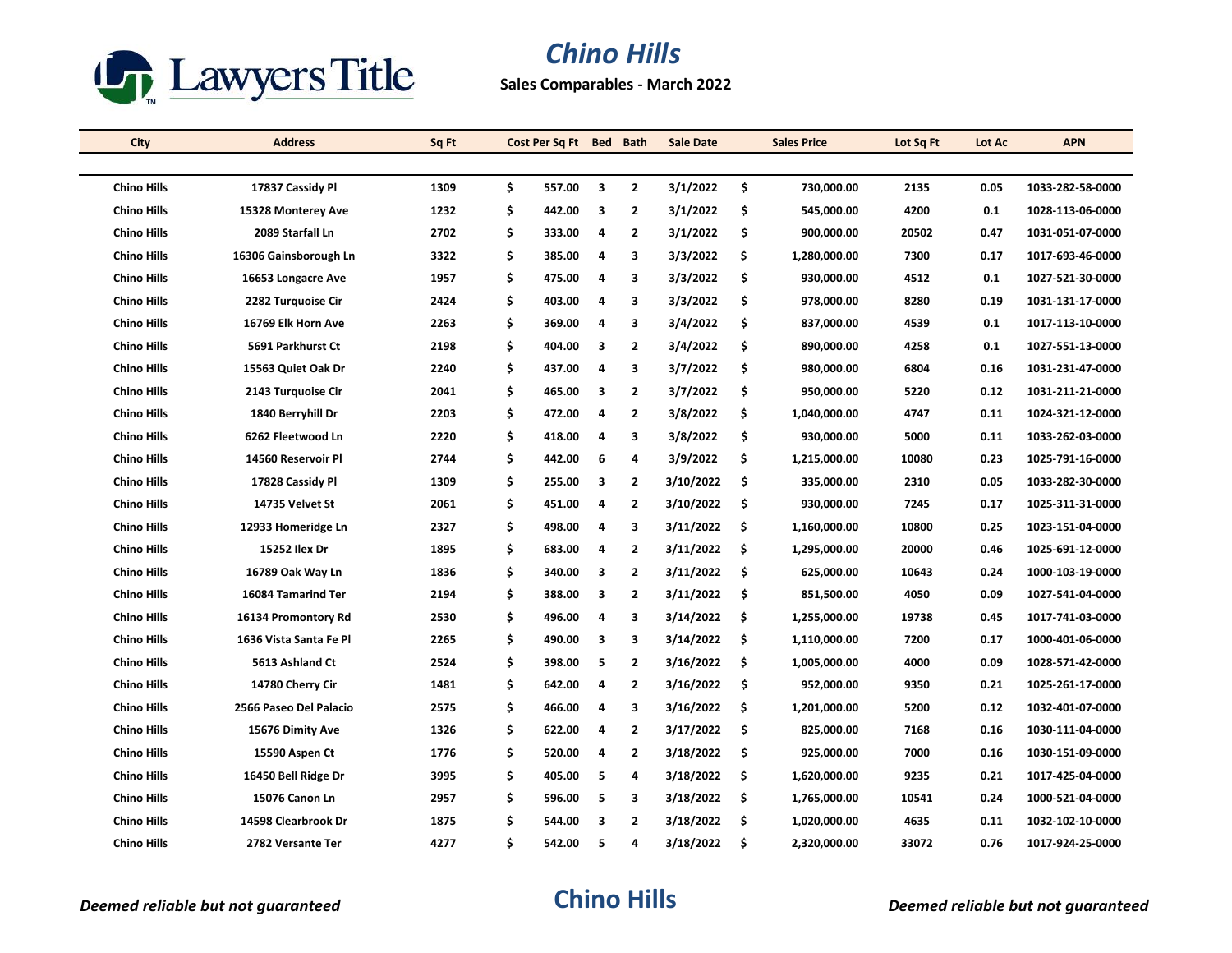

## *Chino Hills*

**Sales Comparables - March 2022**

| <b>City</b>        | <b>Address</b>         | Sq Ft | Cost Per Sq Ft | <b>Bed</b>              | <b>Bath</b>    | <b>Sale Date</b> |     | <b>Sales Price</b> | Lot Sq Ft | Lot Ac | <b>APN</b>       |
|--------------------|------------------------|-------|----------------|-------------------------|----------------|------------------|-----|--------------------|-----------|--------|------------------|
|                    |                        |       |                |                         |                |                  |     |                    |           |        |                  |
| <b>Chino Hills</b> | 13443 Catalonia Ct     | 1425  | \$<br>701.00   | 3                       | $\overline{2}$ | 3/21/2022        | \$  | 1,000,000.00       | 6800      | 0.16   | 1023-581-21-0000 |
| <b>Chino Hills</b> | 16139 Crooked Creek Ct | 2673  | \$<br>430.00   | 4                       | 3              | 3/21/2022        | \$  | 1,150,000.00       | 5673      | 0.13   | 1017-054-70-0000 |
| <b>Chino Hills</b> | 4496 Sycamore Ridge Ct | 2549  | \$<br>392.00   | $\overline{a}$          | $\overline{2}$ | 3/21/2022        | \$. | 1,000,000.00       | 6300      | 0.14   | 1017-624-11-0000 |
| <b>Chino Hills</b> | 15261 Yorba Ave        | 1036  | \$<br>637.00   | 3                       | $\overline{2}$ | 3/21/2022        | \$  | 660,000.00         | 4200      | 0.1    | 1025-512-10-0000 |
| <b>Chino Hills</b> | 2997 Crape Myrtle Cir  | 1533  | \$<br>505.00   | 3                       | 3              | 3/22/2022        | \$  | 775,000.00         | 3885      | 0.09   | 1031-261-40-0000 |
| <b>Chino Hills</b> | 17418 Jessica Ln       | 2836  | \$<br>417.00   | 5                       | $\overline{2}$ | 3/23/2022        | \$  | 1,185,000.00       | 5300      | 0.12   | 1033-311-20-0000 |
| <b>Chino Hills</b> | 14671 Ranchview Ter    | 2145  | \$<br>415.00   | 4                       | $\overline{2}$ | 3/23/2022        | \$  | 891,000.00         | 5040      | 0.12   | 1032-111-12-0000 |
| <b>Chino Hills</b> | 3228 Willow Hollow Rd  | 2683  | \$<br>391.00   | 4                       | 2              | 3/23/2022        | \$  | 1,050,000.00       | 4641      | 0.11   | 1031-411-47-0000 |
| <b>Chino Hills</b> | 5197 Highview St       | 3715  | \$<br>419.00   | 5                       | з              | 3/24/2022        | \$  | 1,560,000.00       | 6970      | 0.16   | 1017-816-08-0000 |
| <b>Chino Hills</b> | 3096 Windrose Ct       | 1779  | \$<br>517.00   | 3                       | $\overline{2}$ | 3/24/2022        | \$  | 920,000.00         | 10608     | 0.24   | 1032-321-01-0000 |
| <b>Chino Hills</b> | 15507 Avery St         | 1400  | \$<br>550.00   | $\overline{\mathbf{3}}$ | $\overline{2}$ | 3/25/2022        | \$  | 770,000.00         | 5600      | 0.13   | 1028-172-28-0000 |
| <b>Chino Hills</b> | 18006 Longhorn Ln      | 1727  | \$<br>511.00   | 4                       | 3              | 3/25/2022        | \$  | 883.000.00         | 6000      | 0.14   | 1033-291-18-0000 |
| <b>Chino Hills</b> | 2060 Miramonte Ct      | 4794  | \$<br>487.00   | 4                       | 3              | 3/25/2022        | \$  | 2.338.000.00       | 15000     | 0.34   | 1023-681-15-0000 |
| <b>Chino Hills</b> | 2430 Spring Meadow Dr  | 2588  | \$<br>482.00   | 4                       | 3              | 3/25/2022        | \$  | 1,250,000.00       | 7298      | 0.17   | 1024-181-53-0000 |
| <b>Chino Hills</b> | 3372 Delancey Ct       | 2258  | \$<br>498.00   | 4                       | 3              | 3/30/2022        | \$. | 1,125,000.00       | 9596      | 0.22   | 1030-021-26-0000 |
| <b>Chino Hills</b> | 13919 Monteverde Dr    | 2157  | \$<br>481.00   | 4                       | $\overline{2}$ | 3/30/2022        | \$  | 1,038,000.00       | 6120      | 0.14   | 1024-093-54-0000 |
| <b>Chino Hills</b> | 6191 Park Crest Dr     | 2894  | \$<br>414.00   | 5                       | 4              | 3/30/2022        | \$  | 1,200,000.00       | 8909      | 0.2    | 1033-341-21-0000 |
| <b>Chino Hills</b> | 15051 Rolling Ridge Dr | 1812  | \$<br>534.00   | 3                       | $\overline{2}$ | 3/30/2022        | \$  | 968,000.00         | 10000     | 0.23   | 1025-403-29-0000 |
| <b>Chino Hills</b> | 15697 San Jose Ave     | 911   | \$<br>439.00   | 3                       | 1              | 3/30/2022        | \$  | 400,000.00         | 6480      | 0.15   | 1028-055-08-0000 |